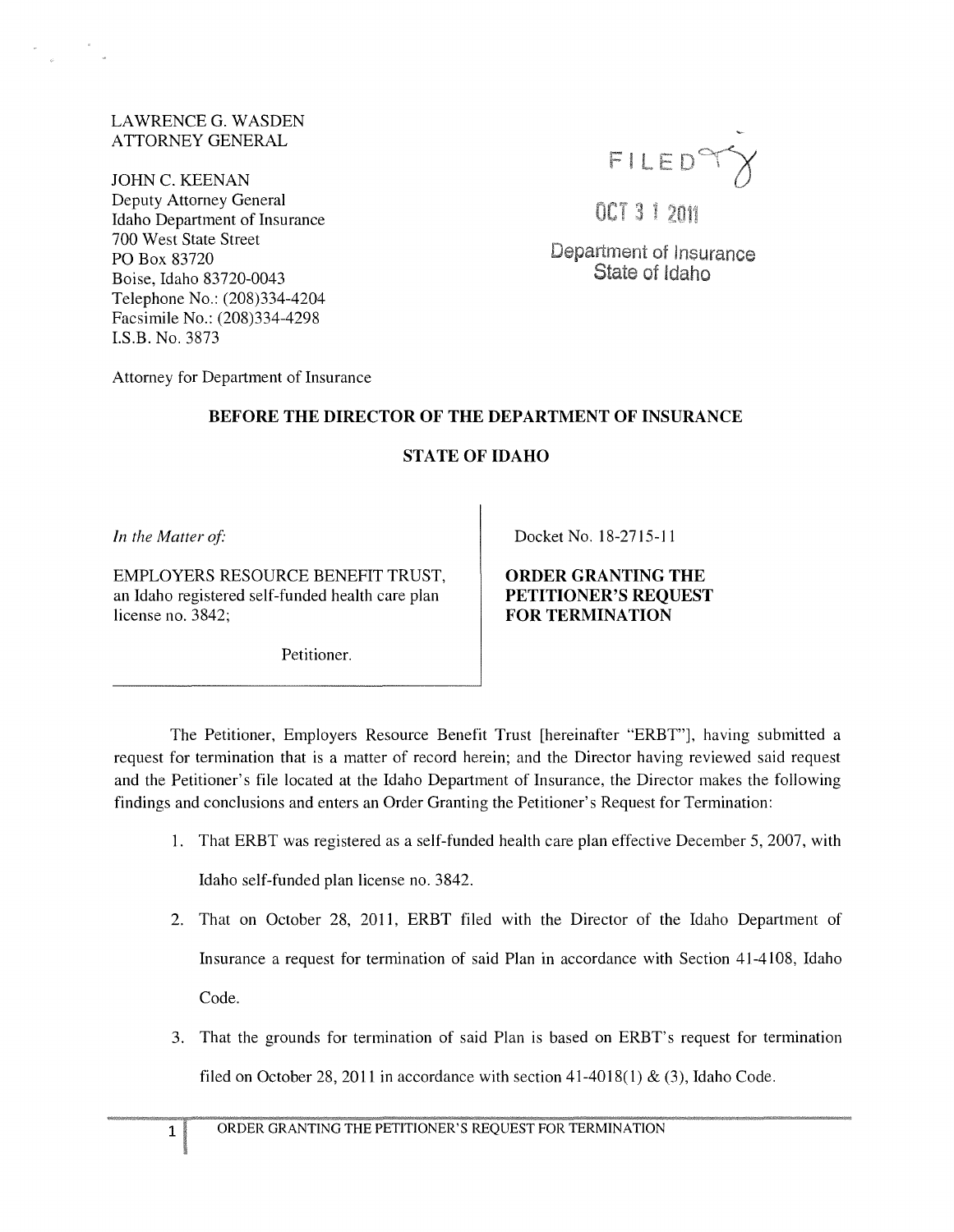- 4. That ERBT has met and continues to meet the registration requirements as provided in title 41, chapter 40, Idaho Code and exceeds the minimal surplus requirements in section 41-4011, Idaho Code.
- 5. That ERBT has filed all required reports and paid all required fees, assessments, and taxes.
- 6. That ERBT has had no adverse administrative actions during its operation.
- 7. That on October 26,2011, ERBT has met with representatives of the Department and is in the process of finalizing a Plan of liquidation in accordance with applicable law.
- 8. That the Plan of Liquidation is to be fair and equitable to all persons having a pecuniary interest in the Plan's trust fund.

THEREFORE, upon review of the record and in consideration of the premises,

- I. IT IS HEREBY ORDERED that the Employers Resource Benefit Trust, Idaho registered selffunded health care plan license no. 3842, is hereby TERMINATED effective midnight, December 31, 2011; and,
- 2. IT IS FURTHER ORDERED that ERBT submit a fair and equitable Plan of Liquidation for approval;
- 3. IT IS FURTHER ORDERED that any balance remaining after payment or adequate provision of all claims and charges against the Employers Resource Benefit Trust fund shall be disposed in accordance with the approved Plan of Liquidation; and,
- 4. IT IS FURTHER ORDERED that the existence of surplus funds for final disposition shall be determined in accordance with applicable law but not later that the expiration of two (2) years after the date of this Order.

IT IS SO ORDERED.

Dated this  $31\frac{57}{9}$   $O$   $C$   $\sqrt{686}$   $n$ , 2011.

/ / /